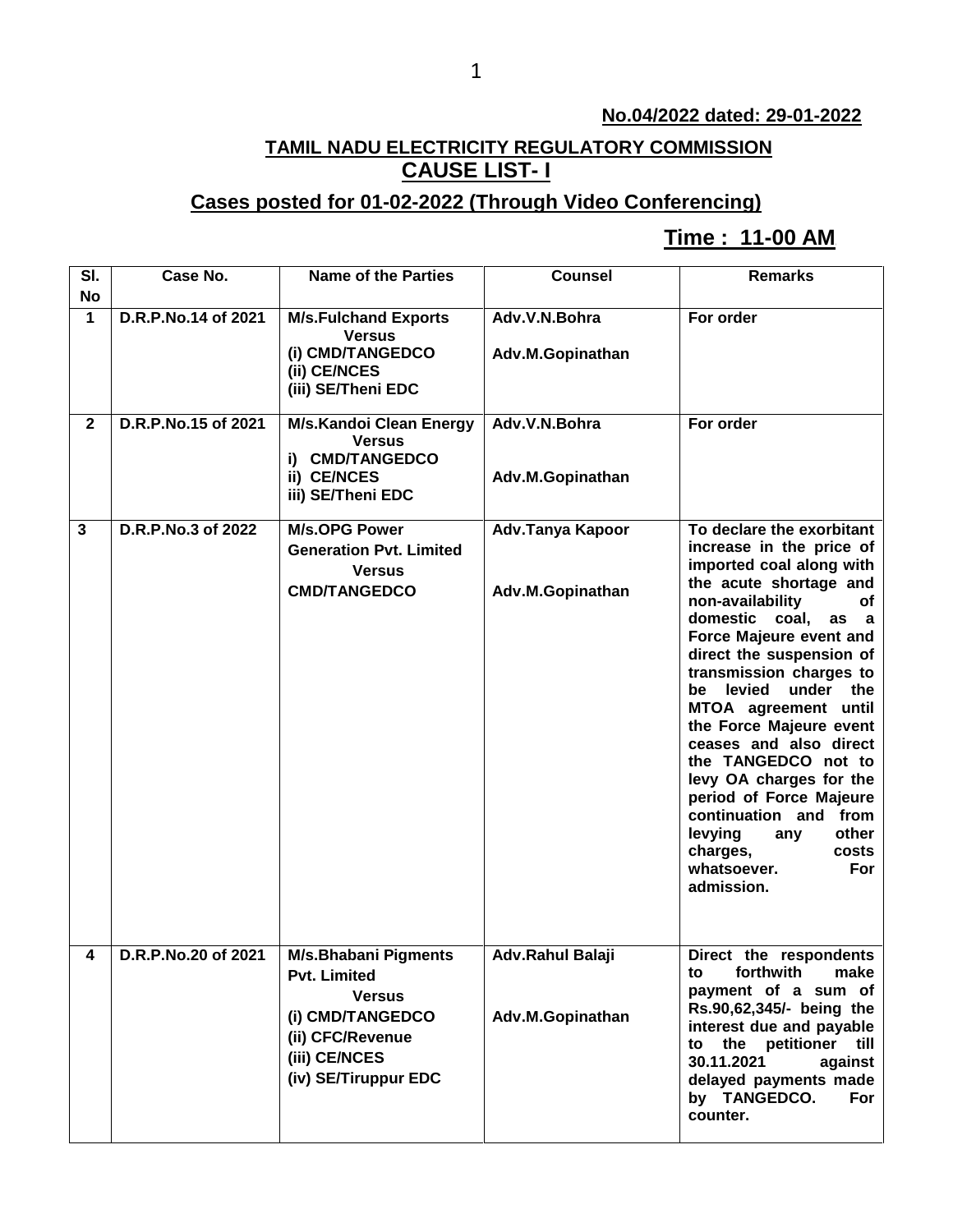| 5              | D.R.P.No.1 of 2022  | <b>M/s.Velathal Spinning</b><br><b>Mills Pvt. Limited</b><br><b>Versus</b><br>(i) CMD/TANGEDCO<br>(ii) Director/Finance<br>(iii) SE/Palladam EDC<br>(iv) SE/Tirunelveli EDC                      | Adv.R.S.Pandiyaraj<br>Adv.M.Gopinathan                                                                                                | Direct the respondents<br>forthwith<br>make<br>to<br>payment of a sum of<br>Rs.1,86,21,704/- for the<br>period from April 2018 to<br>June 2020 being the sum<br>due and payable to the<br>petitioner<br>against<br>delayed payments made<br><b>TANGEDCO</b><br>for<br>by<br>power supplied.<br>For<br>counter.                                                                                                 |
|----------------|---------------------|--------------------------------------------------------------------------------------------------------------------------------------------------------------------------------------------------|---------------------------------------------------------------------------------------------------------------------------------------|----------------------------------------------------------------------------------------------------------------------------------------------------------------------------------------------------------------------------------------------------------------------------------------------------------------------------------------------------------------------------------------------------------------|
| 6              | D.R.P.No.17 of 2021 | <b>M/s.Dharani Sugars &amp;</b><br><b>Chemicals Limited</b><br><b>Versus</b><br>1) CMD/TANGEDCO<br>2) CFC/General<br>3) Director (Finance)<br>4) Director (Generation)<br>5) SE/Kallakurichi EDC | Adv.Rahul Balaji<br>Adv.M.Gopinathan                                                                                                  | Grant an interim stay on<br>the operation<br>of the<br>Respondent-5's<br>letter<br>dt.25.9.2020<br>and<br>consequently direct the<br>respondent<br>to<br>make<br>principal<br>payment<br>amount<br><b>of</b><br>along<br>Rs.2,74,04,230/-<br>with interest @ 18% p.a.<br>and also direct to make<br>payment<br>of<br>Rs.12,35,53,367/-<br>towards<br>interest<br>on<br>delayed payments.<br>For<br>counter.    |
| $\overline{7}$ | M.P.No.20 of 2020   | Tamil<br><b>Nadu</b><br><b>Spinning</b><br><b>Mills</b><br><b>Association</b><br>(TASMA)<br><b>Versus</b><br><b>CFC/Revenue,</b><br><b>TANGEDCO</b>                                              | Adv.R.S.Pandiyaraj<br>Adv.M.Gopinathan                                                                                                | To<br>punish<br>the<br><b>Respondent</b><br>under<br>section 142 of the E.A.,<br>2003 for having violated<br>order<br>of<br>the<br>the<br><b>Commission</b><br>dated<br>11.10.2008 in the matter<br>collection<br>οf<br>of<br><b>Scheduling and System</b><br><b>Operation charges under</b><br><b>Section</b><br>142<br>of<br>the<br>Electricity Act, 2003. For<br>filing memo and<br>for<br>further hearing. |
| 8              | M.P.No.12 of 2021   | <b>TANTRANSCO</b>                                                                                                                                                                                | Adv.V.Anil Kumar<br>Adv.Rahul Balaji for<br><b>Tamil Nadu Power</b><br>Producers' Assn.<br>(TNPPA) as Impleading<br><b>Petitioner</b> | Seeking approval for the<br>collection of Operation &<br><b>Maintenance Charges for</b><br>the maintenance of Bays<br>and<br><b>Associated</b><br>equipments<br>at<br>the<br>Sub-<br><b>TANTRANSCO's</b><br><b>Stations and Charges for</b><br>the space allotted for the<br>Bay. For further hearing.                                                                                                         |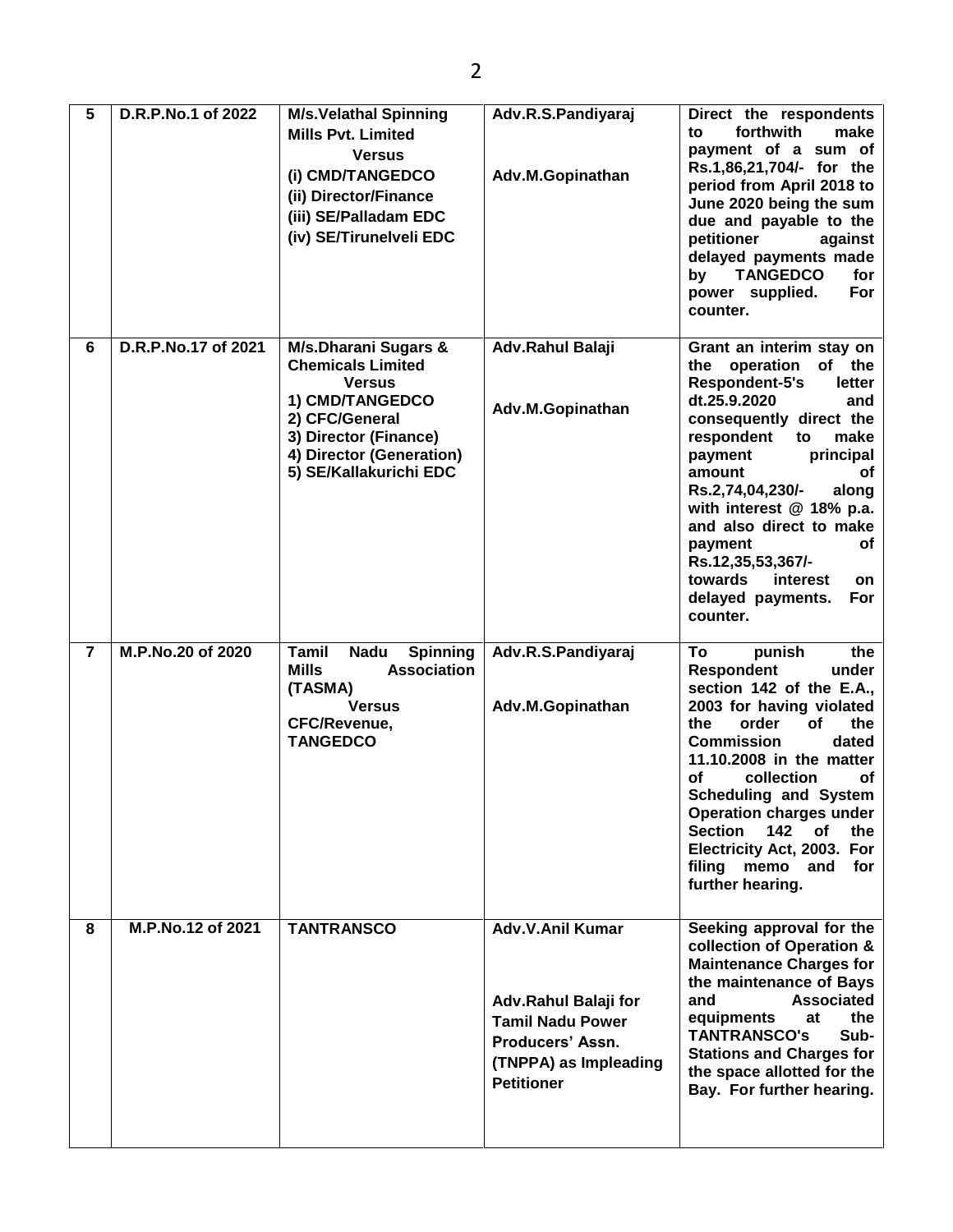| 9  | M.P.No.27 of 2021   | <b>CE/NCES, TANGEDCO</b>                                                                                   | Adv.M.Gopinathan                       | <b>Approve</b><br>the<br>new<br>methodology<br>for<br>measurement<br>of<br><b>Harmonics</b> in<br>Wind /<br>Solar<br>$\prime$<br><b>Bagasse</b><br>$\overline{1}$<br><b>Biomass</b><br><b>Energy</b><br>Generators as per the<br><b>CEA Regulations and to</b><br>fix the compensation at<br>15% of the respective<br>tariff<br>in<br>respect<br>Оf<br>Generators and also to<br>instruct all the existing<br>HT/EHT Generators to<br>install<br>quality<br>power<br>by themselves<br>meters<br>within 12 months and<br>other orders. For further<br>hearing. |
|----|---------------------|------------------------------------------------------------------------------------------------------------|----------------------------------------|---------------------------------------------------------------------------------------------------------------------------------------------------------------------------------------------------------------------------------------------------------------------------------------------------------------------------------------------------------------------------------------------------------------------------------------------------------------------------------------------------------------------------------------------------------------|
| 10 | M.P.No.48 of 2021   | <b>CE/PPP, TANGEDCO</b>                                                                                    | Adv.M.Gopinathan                       | To accord approval to<br>float a<br>medium<br>term<br><b>FOO</b><br>tender<br>under<br>the<br>guidelines<br>with<br>deviations proposed in<br>the Bidding Documents<br><b>Pilot</b><br>with<br>in<br>line<br>Scheme-II for purchase<br>of 1500 MW RTC power<br>for a period of 5 years<br>appointing<br><b>PTC</b><br>India<br>Limited<br>as<br>an<br>Aggregator. For further<br>hearing.                                                                                                                                                                     |
| 11 | D.R.P.No.9 of 2016  | Vijayalakshmi Marketing<br>Pvt. Ltd.,<br>Versus<br>1) CE, NCES,<br><b>TANGEDCO</b><br>2) SE, Edumalpet EDC | Adv.R.S.Pandiyaraj<br>Adv.M.Gopinathan | Quash<br>the<br>impugned<br>notices dated 4-8-2014<br>and<br>2-12-2014 issued by the<br>$1st$ and $2nd$ respondents<br>and direct them to give<br>effect to the EWA. For<br>arguments.                                                                                                                                                                                                                                                                                                                                                                        |
| 12 | D.R.P.No.11 of 2016 | Orchid Pharma Ltd.,<br><b>Versus</b><br>1) TANGEDCO<br>2) SE, Tirunelveli EDC<br>3) SE, Chengalpattu EDC   | Adv.R.S.Pandiyaraj<br>Adv.M.Gopinathan | 1 <sup>st</sup><br>Quash<br>the<br>respondent<br>demand<br>notice and consequently<br>direct the 2 <sup>nd</sup> respondent<br>to give adjustment for<br>the unutilized banked<br>energy or encashment of<br>Rs.23.93/- lakhs.<br>For<br>arguments.                                                                                                                                                                                                                                                                                                           |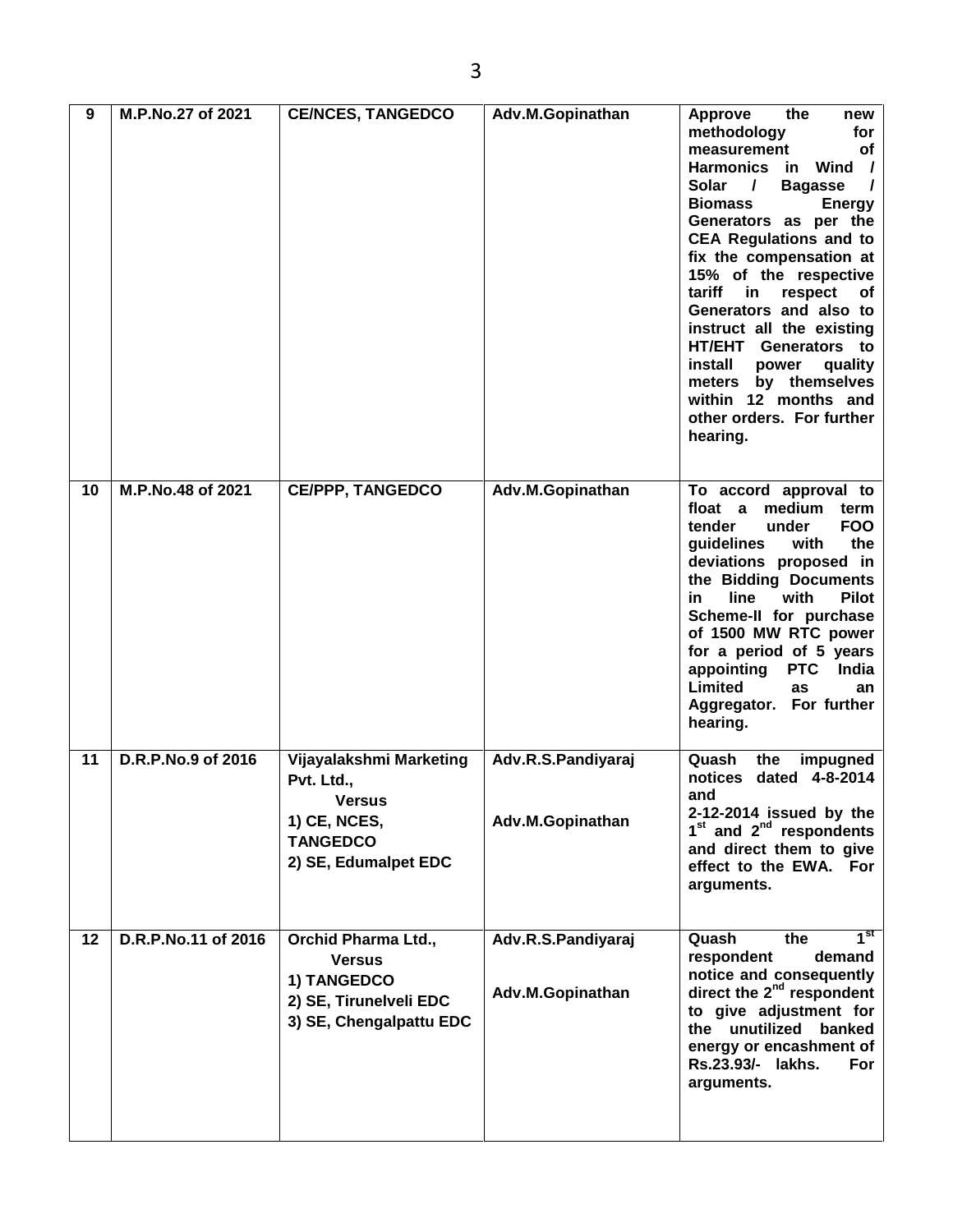| 13 | D.R.P.No.2 of 2018 | <b>The Ramco Cements</b><br>Ltd.,<br><b>Versus</b><br>1) TANGEDCO<br>2) SLDC<br>3) SE, Perambalur EDC      | <b>Adv.Rahul Balaji</b><br>Adv.M.Gopinathan | Direct the respondents<br>to<br>pay<br>a<br>sum<br>of<br>Rs.3,89,55,341/ towards<br>excess energy pumped<br>surcharge<br>and<br>оf<br>Rs.1,68,06,240/-.<br>For arguments on<br>the written submissions<br>filed by TANGEDCO.                                                                                                                                                   |
|----|--------------------|------------------------------------------------------------------------------------------------------------|---------------------------------------------|--------------------------------------------------------------------------------------------------------------------------------------------------------------------------------------------------------------------------------------------------------------------------------------------------------------------------------------------------------------------------------|
| 14 | D.R.P.No.3 of 2018 | <b>The Ramco Cements</b><br>Ltd.,<br><b>Versus</b><br>1) TANGEDCO<br>2) SLDC<br>3) SE, Perambalur EDC      | Adv.Rahul Balaji<br>Adv.M.Gopinathan        | Direct the respondents<br>to<br>pay<br>sum<br>οf<br>a<br>Rs.1,18,86,792/- towards<br>excess energy pumped<br>and<br>surcharge<br>of<br>Rs.21,79,704/-.<br>For arguments on<br>the written submissions<br>filed by TANGEDCO.                                                                                                                                                    |
| 15 | D.R.P.No.1 of 2019 | <b>Rajshree Sugars &amp;</b><br><b>Chemicals Ltd.,</b><br><b>Versus</b><br>1) TANGEDCO & ors.              | Adv.Rahul Balaji<br>Adv.M.Gopinathan        | Direct the respondent to<br>pay the<br>interest<br>оf<br>Rs.1.44 crores.<br><b>For</b><br>arguments.                                                                                                                                                                                                                                                                           |
| 16 | D.R.P.No.2 of 2019 | <b>Rajshree Sugars &amp;</b><br>Chemicals Ltd.,<br><b>Versus</b><br>1) TANGEDCO & ors.                     | Adv.Rahul Balaji<br>Adv.M.Gopinathan        | Direct the respondent to<br>release the payment of<br>Rs.2.52 crores towards<br>2% of line loss.<br><b>For</b><br>arguments.                                                                                                                                                                                                                                                   |
| 17 | D.R.P.No.4 of 2019 | <b>Rajshree Sugars &amp;</b><br>Chemicals Ltd.,<br><b>Versus</b><br>1) TANGEDCO & Ors.                     | Adv.Rahul Balaji<br>Adv.M.Gopinathan        | Direct the respondent to<br>release the payment of<br>Rs.15.19 lakhs towards<br>2% of line loss.<br>For<br>arguments.                                                                                                                                                                                                                                                          |
| 18 | D.R.P.No.9 of 2020 | M/s.Tirunelveli Solar<br><b>Project Private Limited</b><br><b>Versus</b><br>i) CMD/TANGEDCO<br>ii) CE/NCES | Adv.Rahul Balaji<br>Adv.M.Gopinathan        | Grant the petitioner an<br>extension of time for<br>commissioning its 100<br><b>MW Solar Power Plant at</b><br><b>Kollankinar</b><br>&<br>other<br>villages, Tuticorin since<br>there has been a change<br>in law i.r.o. of PPA<br>dt.28.9.2017<br>and<br>direct<br>consequently<br><b>TANGEDCO</b><br>not to<br>invoke bank guarantee.<br>For arguments of the<br>respondent. |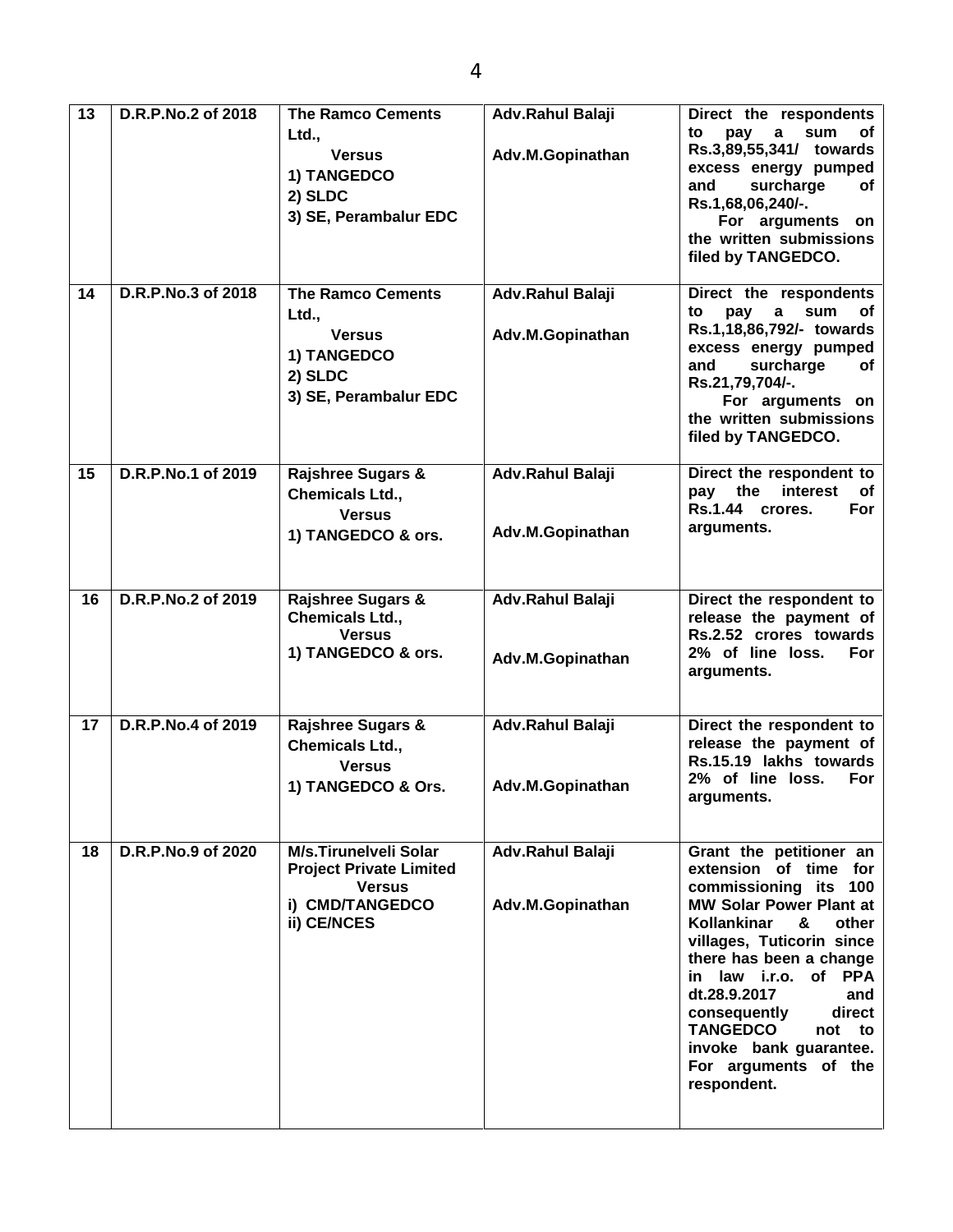| 19 | M.P.No.28 of 2021 | Thiru.B.Balamurali                   | Adv.R.S.Pandiyaraj  | To<br>punish<br>the                                 |
|----|-------------------|--------------------------------------|---------------------|-----------------------------------------------------|
|    |                   | <b>Pollachi</b>                      |                     | Respondent,                                         |
|    |                   | <b>Versus</b>                        |                     | <b>TANGEDCO</b><br>under                            |
|    |                   | (i) SE/Udumalpet EDC                 | Adv.M.Gopinathan    | of<br>142<br>the<br>section                         |
|    |                   | (ii) AEE/O&M, Udumalpet              |                     | Electricity Act, 2003 for                           |
|    |                   | EDC,                                 |                     | contravening<br>the                                 |
|    |                   |                                      |                     | T.O.No.1 of 2017 dated                              |
|    |                   | <b>TANGEDCO</b>                      |                     | 11.7.2017<br>and                                    |
|    |                   |                                      |                     | non-compliance of the                               |
|    |                   |                                      |                     | directions issued by this<br>Hon'ble Commission in  |
|    |                   |                                      |                     | its order dated 2.3.2021                            |
|    |                   |                                      |                     | in M.P.No.4 of 2021. For                            |
|    |                   |                                      |                     | arguments.                                          |
| 20 | M.P.No.38 of 2021 | <b>M/s.OPG Power</b>                 | Adv.Rahul Balaji    | To impose penalty upon                              |
|    |                   | <b>Generation Pvt. Limited</b>       |                     | <b>Respondents</b><br>the<br><u>in</u>              |
|    |                   | <b>Versus</b>                        |                     | accordance with section                             |
|    |                   | (i) CFC/TANGEDCO                     | Adv.M.Gopinathan    | 142 of the Electricity Act,                         |
|    |                   |                                      |                     | 2003 for non-compliance                             |
|    |                   | (ii) CE/PPP                          |                     | of the Order of the                                 |
|    |                   |                                      |                     | <b>Commission in M.P.No.7</b>                       |
|    |                   |                                      |                     | of 2019 dated 15.12.2020                            |
|    |                   |                                      |                     | and consequently direct                             |
|    |                   |                                      |                     | the respondents to make                             |
|    |                   |                                      |                     | payments of the pending<br>along<br>amounts<br>with |
|    |                   |                                      |                     | till<br>date<br>interest<br>оf                      |
|    |                   |                                      |                     | payment. For arguments.                             |
|    |                   |                                      |                     |                                                     |
| 21 | M.P.No.43 of 2021 | <b>Chief Electrical Traction</b>     | Adv.K.Muthamil Raja | To<br>punish<br>the<br>non-                         |
|    |                   | Engineer,<br><b>Southern Railway</b> |                     | respondents for<br>compliance of the order          |
|    |                   | <b>Versus</b>                        |                     | dated 25.02.2020 passed                             |
|    |                   | i) CMD/TANGEDCO                      | Adv.M.Gopinathan    | in M.P.No.19 of 2018                                |
|    |                   | <b>ii) MD/TANTRANSCO</b>             | Adv.V.Anil Kumar    | under section 142 of the                            |
|    |                   | iii) CE/NCES,                        |                     | E.A., 2003 and also to                              |
|    |                   | <b>TANGEDCO</b>                      |                     | direct<br><b>TANGEDCO</b><br>to                     |
|    |                   |                                      |                     | permit provision of net                             |
|    |                   |                                      |                     | metering for all<br>the                             |
|    |                   |                                      |                     | locations listed in NoC                             |
|    |                   |                                      |                     | application under 4 MW                              |
|    |                   |                                      |                     | dated 10.03.2021 within a                           |
|    |                   |                                      |                     | timeline. For arguments.                            |
| 22 | M.P.No.44 of 2021 | M/s.Nagai Power Pvt.                 | Adv.Rahul Balaji    | To<br>exercise<br>its                               |
|    |                   | Limited                              |                     | regulatory powers and                               |
|    |                   | <b>Versus</b>                        |                     | clarify that Transmission                           |
|    |                   |                                      |                     | charges are not payable                             |
|    |                   | i) CE/Grid Oprn./ SLDC               | Adv.V.Anil Kumar    | for<br>the<br>month<br>οf                           |
|    |                   | ii) SE/C.O/TANTRANSCO                |                     | 2021<br><b>September</b><br>i.r.o                   |
|    |                   |                                      |                     | STOA2<br>Format                                     |
|    |                   |                                      |                     | dt.23.08.2021 conditional                           |
|    |                   |                                      |                     | referring<br>approval<br>to                         |
|    |                   |                                      |                     | letter<br>bearing                                   |
|    |                   |                                      |                     | No.CE/GO/SE/CO/EE/OA/                               |
|    |                   |                                      |                     | AEE3/F.NPPL.Cap/RO/21                               |
|    |                   |                                      |                     | -22/D.92/21-22<br>dt.03.08.2021.<br>For             |
|    |                   |                                      |                     | arguments.                                          |
|    |                   |                                      |                     |                                                     |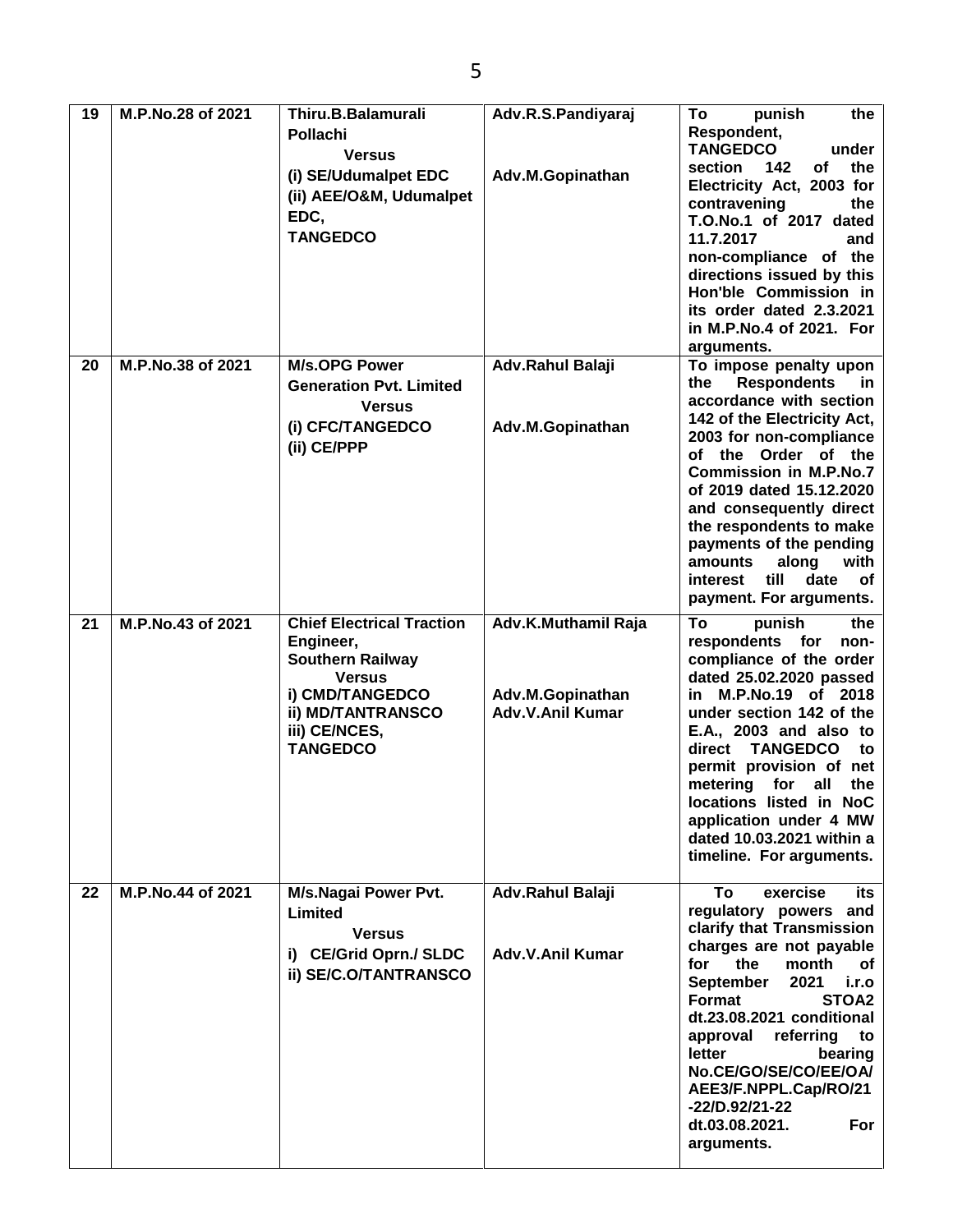**(By order of the Commission)**

 **Secretary Tamil Nadu Electricity Regulatory Commission**